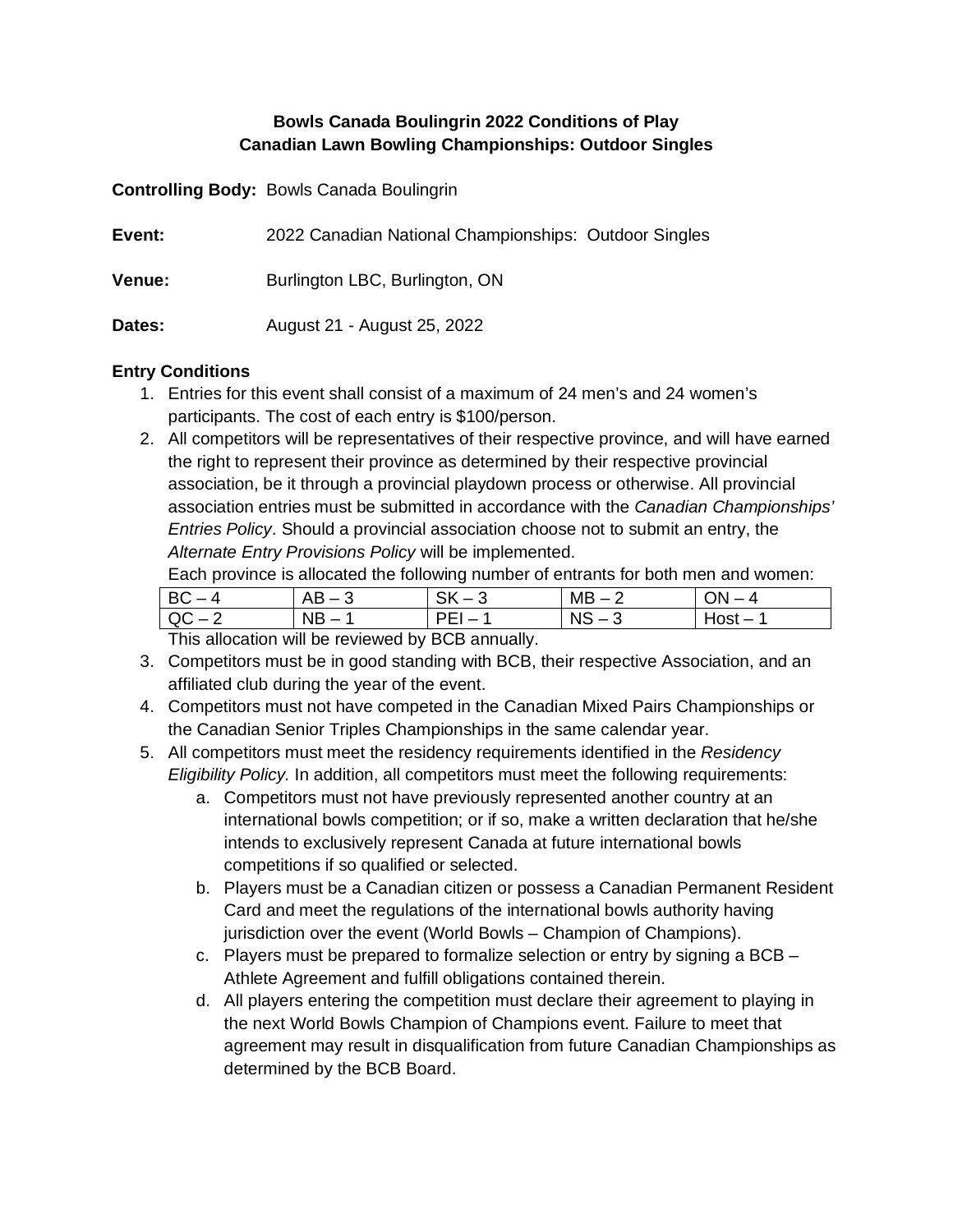# **Format of Play and Trial Ends**

- 6. All games shall be played in accordance with the Laws of the Sport of Bowls, Crystal Mark Third Edition, 2015; BCB Domestic Regulations; BCB Canadian Championship Policies; and these Conditions of Play.
- 7. The format will consist of 4 bowls per player; all games shall be first to achieve 21 shots, with a time limit of 2 hours and 30 minutes. Any shots in excess of 21 are not counted.
- 8. Sectional round robin will be played leading to post-sectional straight knockout rounds. The creation of the draw and assignment of players into sections will take place as per the *Draw Policy.*
- 9. All games shall be played using the "re-spotting the jack" rule per section 56.5 of the Laws of the Sport of Bowls and the "one re-spot position" per section 56.5.3 of the Laws of the Sport of Bowls.
- 10. Prior to the start of a game, each player will be allowed two trial ends. For trial ends, players may use the same number of bowls as they would in the game. Trial ends will commence 15 minutes prior to the official start time.
- 11. Any player not ready to play at their official start time for any game shall forego their right to play trial ends.
- 12. An official signal shall be sounded to signal the scheduled starting time for each game. No game shall be started before the official signal is given. If any player is not ready to play within 20 minutes after the official start time of their game, they shall forfeit the game to their opponent.

# **Scoring and Tie-Breaking Procedure**

- 13. Entrants will earn match points from each game based on three (3) points for a win, one (1) point for a tie, and zero (0) points for a loss.
- 14. No games in the round robin shall be conceded before one player has reached 21 shots.
- 15. If a game is forfeited, the non-offending team will be awarded three match points and a net total of shots that is equal to the average net total of shots scored by the winners of all other games played in the same round of the same event.
- 16. The top two places in each section will advance to single knockout rounds and will be placed into a bracket system designed by the 'drawmaster' as per the *Draw Policy*.
	- a. The winners of the semi-final matches play off, with the winner being awarded the gold medal and the loser being awarded the silver medal.
	- b. The losers of the semi-final matches will play off, with the winner being awarded the bronze medal.
- 17. In the event two (2), three (3), or more players are equal in points after the completion of the round robin, the first two (2) placements in each section will be determined by the Tie Breaking Procedures detailed in Appendix A.
	- a. The Tie-Breaking Procedure will be implemented by a committee composed of the Chief Scorer, Head Event Umpire and a representative of either BCB or the Host Committee.
- 18. (left intentionally blank)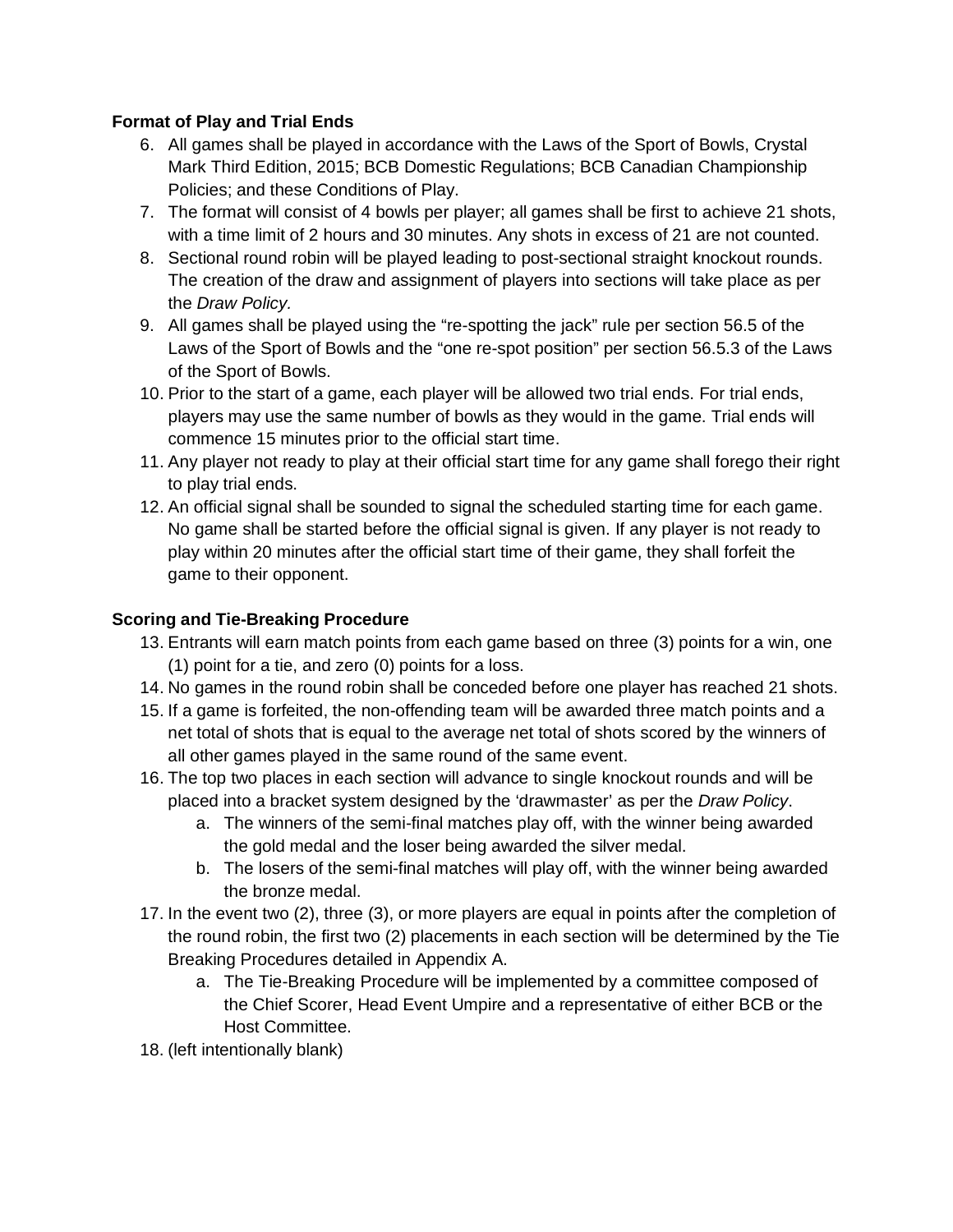#### **Practice**

- 19. Competitors may practice, according to Law 3.3 and Law 4 of the Laws of the Sport of Bowls, during the period (between games) prior to the commencement of the trial ends provided that time permits, and that the practice does NOT interfere with greens maintenance activities, or officials' preparation for the next game.
- 20. A player that has not played due to a bye shall, if possible, be allowed to practice prior to playing a game.

#### **Coaches**

- 21. Each player shall be entitled to accredited support personnel at this event as follows:
	- a. Only NCCP Accredited Bowls Coaches appointed by their provincial authority to act in this capacity for this event will be recognized to provide coaching during the event in accordance with the provisions of the *Coaching Policy.*

#### **Restrictions on the Movement of Players During Play**

- 22. After delivering their first bowl, players will only be allowed to walk up to the head after delivering their third and fourth bowls.
	- a. In exceptional and limited circumstances, a Singles player can ask the Marker for permission to walk up to the head earlier than described in the clause above.
	- b. If a player does not meet the terms of this law, Law 13 will apply.

## **Procedure for Applying Time Limits**

- 23. Start of Play an Official signal (bell, horn, etc.) shall be sounded to signal the scheduled starting time for each game. Any player arriving at the green more than twenty minutes after the official signal has been sounded shall cause that player to forfeit such game to the opposition.
- 24. End of Play At the completion of the allocated time, the appointed official will signal the end time of play by a bell, horn, etc. At this time, players will complete the current end they are playing. (The start of an end is determined by the delivery of the jack by the first player in that end).
- 25. Time limits will not be imposed during post round robin play.

#### **Deliberate Delay of Play**

- 26. Players are required to play without undue delay and in a manner which does not prevent their opponents from being able to complete the requisite number of ends within the prescribed time limit. If an appeal is made by a Skip, a Singles player or a coach that their team or player is being prevented from playing all their bowls within the time decided for the game, the Umpire will warn the offending team, in the presence of the Skip, that they are deliberately delaying play. Deliberate delay of play may include a player leaving the green multiple times, delaying the delivery of a player's bowl, or the Skip acting or issuing instructions designed to delay play.
- 27. If, in the opinion of the Umpire, as a result of their own observation or on appeal by one of the Skips or a Singles player, the team or player has committed the same offence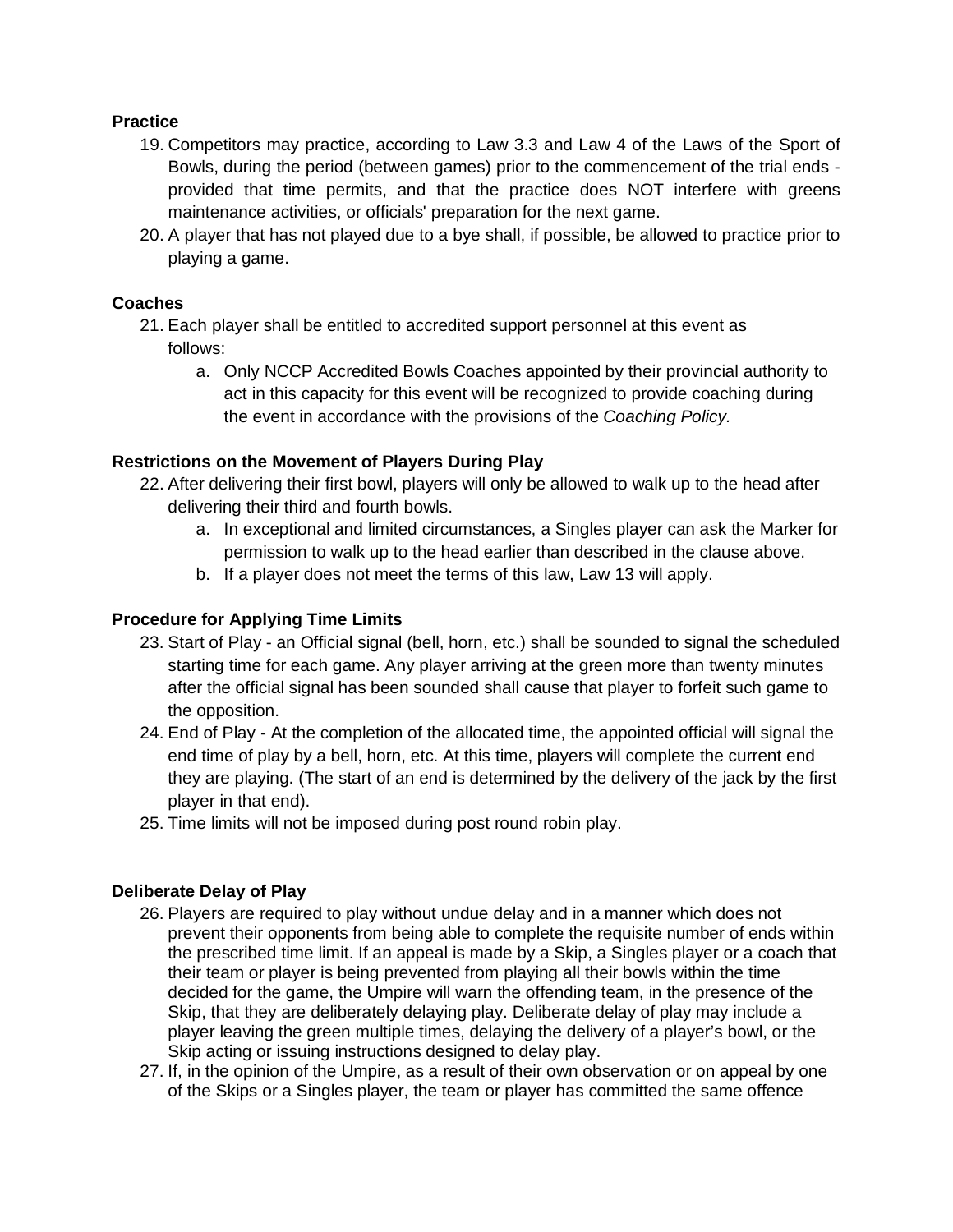again, further action may be taken in consultation with the Head Event Umpire (or designate), such as the following:

- a. If a player is leaving the green more than once, on each occasion after the first, they can leave the green only with their opponent's and the Umpire's permission.
- b. If a player is leaving the green to smoke, this will not be permitted for the remainder of the game.
- c. The end in progress will be regarded as completed and the opponents of the offender will be awarded as many shots as there are bowls in use for the game (for example, in the case of Fours, this would be eight shots).
- d. If, during the end which is in progress immediately before the end time of play is signalled or on completion of that end and before the start of any subsequent end, it has been determined that a team or player is being prevented from playing a further end due to the actions of their opponents, they will notify the teams that they must play one more end, even though the end time of play may have been signalled when such notification is given.
- e. The offending team may be put on the stopwatch on completion of any end in progress. The offending team will be required to deliver all their bowls in each of the remaining ends within a time period specified by the Umpire. Timing will be undertaken by a technical official specifically allocated for that purpose.
- f. The offending team may be put on the stopwatch from the start of their succeeding game.
- 28. Any stoppage of play due to time spent in discussion with the offending team or player in regards to the application of these conditions will be added to the time limit of the game.

#### **Adherence to the Conditions of Play, Code of Conduct and Event Waiver**

- 29. All competitors and coaches will be required to complete and sign the Bowls Canada Code of Conduct and event waiver. Forms must be completed online with the BCB event registration and must be submitted by **July 25, 2022**.
- 30. Players who violate the Code of Conduct or Conditions of Play may be fined \$100.00 per player. If a player continues to violate the specific Condition of Play, or any other Condition of Play, they may be deemed ineligible for participation in BCB events for three (3) years after the conclusion of the event in which the violation occurred.
- 31. All players must adhere to the *BCB Tobacco, Cannabis, Alcohol, Cell Phone, and Verbal Abuse Policy.*
- 32. Provincial Associations are responsible for ensuring that all players, Coaches and Team Managers receive copies of the current Laws of the Sport, Conditions of Play and all applicable national policies for the event prior to leaving their home province. Provincial Associations, or their designates, are also responsible for the deportment of their players, both on and off the green.

#### **Bowls, Footwear and Attire**

- 33. A bowls and footwear inspection shall be staged prior to the start of the competition. Random checking of bowls and footwear may occur prior to the commencement of games.
- 34. At the bowls inspection, players are required to present the same number of bowls as they are playing with.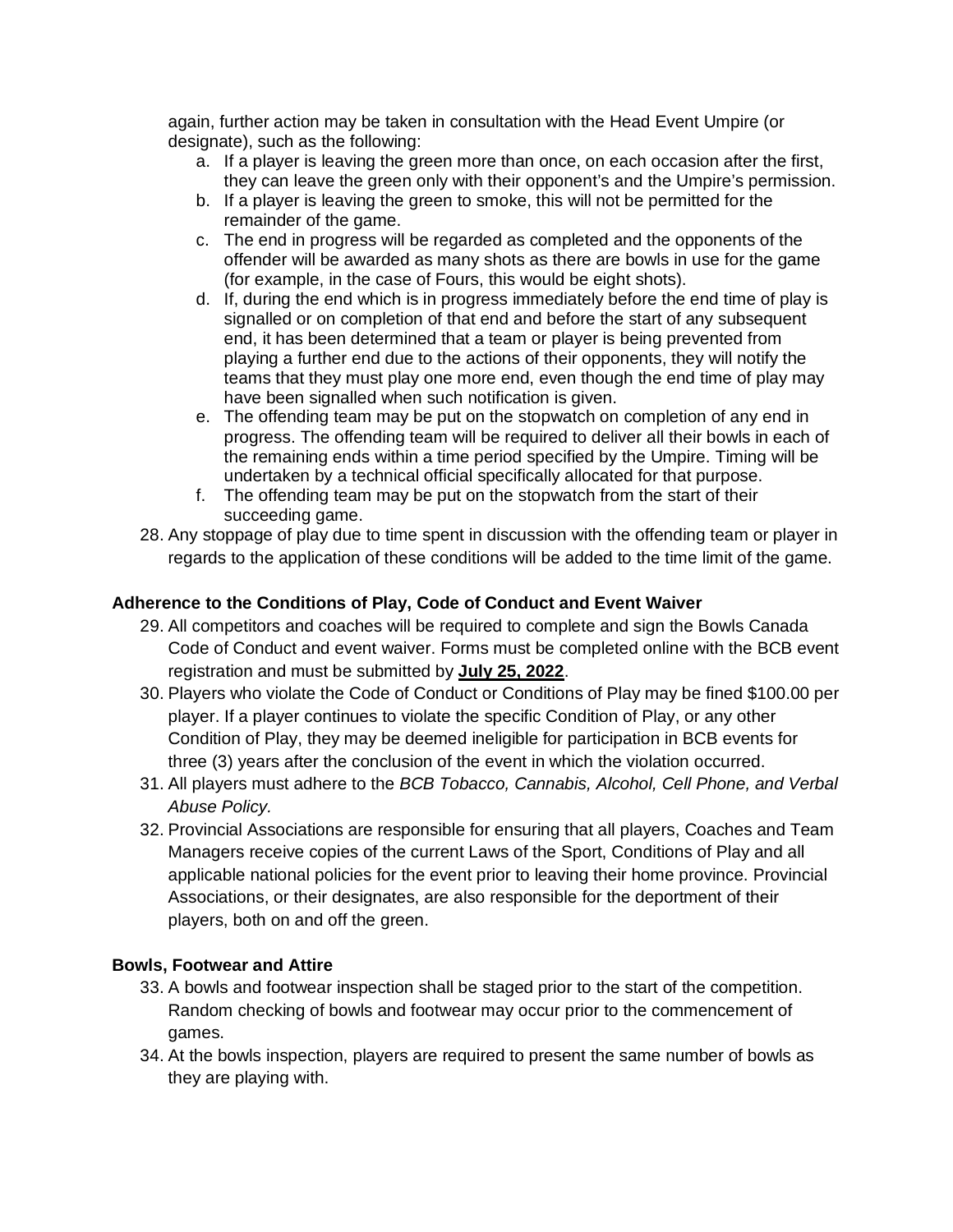- 35. All bowls must have visible legible stamps, which comply with the Laws of the Sport and have proper provincial decals affixed. Players will receive bowls decals prior to the start of the competition and will be responsible for removing all old decals and affixing provincial decals.
	- a. It should be noted that the winners of the event, when representing Canada at the World Bowls Champion of Champions event, must use bowls that bear a legible, approved World Bowls stamp of the current year (year of the event) or later.
- 36. Participants must abide by BCB's *Dress Code Policy.*

#### **Substitutions**

37. No substitutes are permitted.

# **Drug Testing**

38. Drug testing may take place in accordance with the Canadian Anti-Doping Program and the BCB *Anti-Doping Policy*.

#### **Alterations to the Format and Length of Games**

- 39. The Controlling Body reserves the right to alter the format, times of play and greens to suit local unforeseen circumstances, giving as much notice as practical.
- 40. Where a program is interrupted or cannot be completed due to inclement weather or local conditions, the Emergency Committee may amend the format and length of games to achieve a result or postpone the event where an outcome cannot be achieved.
	- a. For situations not covered by the Conditions of Play the Emergency Committee will be the governing body for these Championships.

# **Emergency Committee and Jury of Appeal**

- 41. The Emergency Committee consists of the Head Event Umpire, Assistant Head Event Umpire, or designate as appointed by Head Event Umpire and any two of the following:
	- a. Official BCB technical representative or designate as appointed by BCB;
	- b. Host Chairperson, Greens Chairperson or designate as appointed by Host Chairperson;
	- c. Alternate as appointed by Head Event Umpire.
- 42. The Jury of Appeal consists of one person from each of the following groups:
	- a. Head Event Umpire, Assistant Head Event Umpire, or designate as appointed by Head Event Umpire;
	- b. Official BCB technical representative or designate as appointed by BCB;
	- c. Host Chairperson, Greens Chairperson or designate as appointed by Host Chairperson.

#### **Protests and Appeals**

43. Protests, complaints and appeals shall be decided by the Jury of Appeal.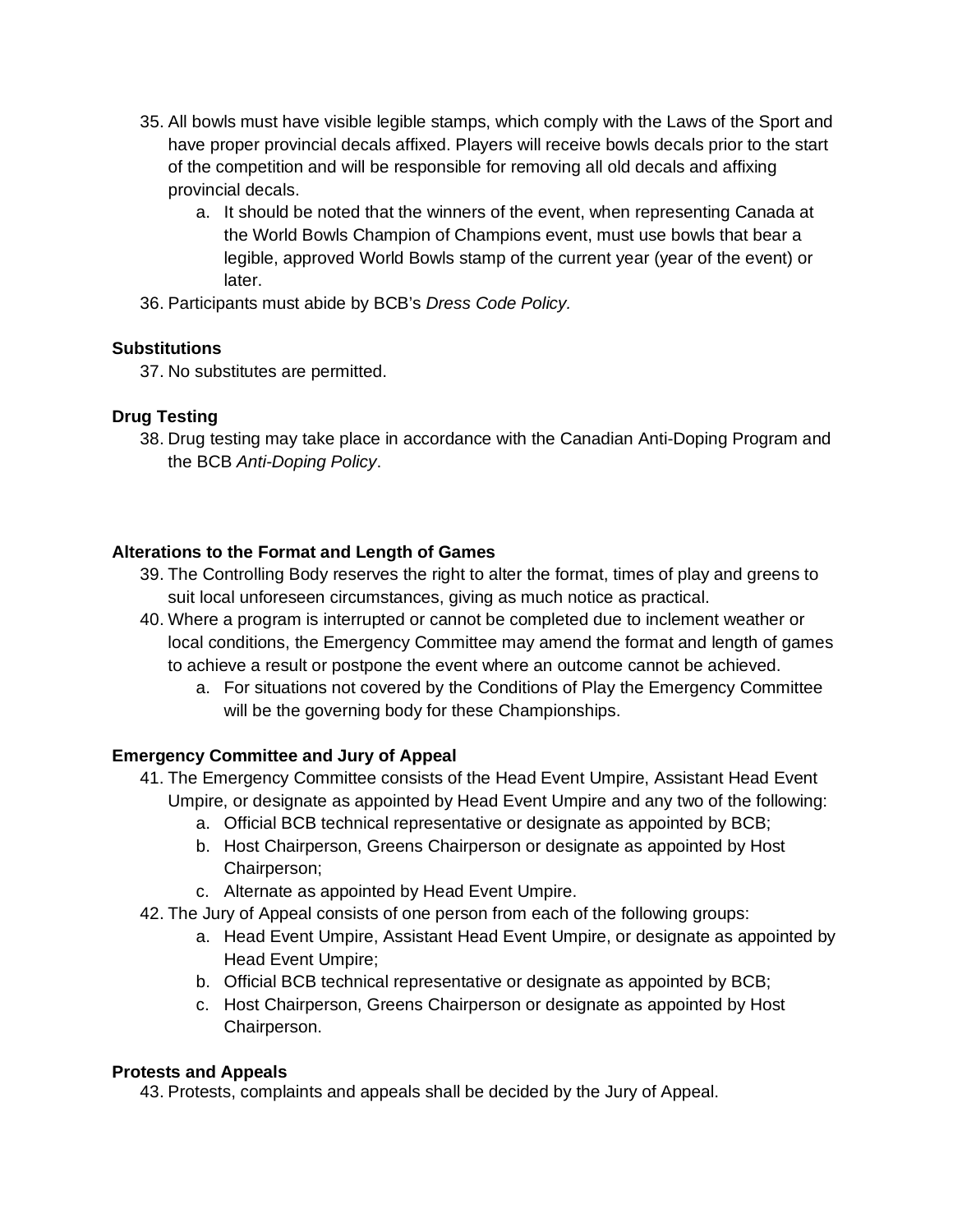- 44. Any protests, complaints and appeals must be directed to the Head Event Umpire within a timeframe appropriate to the nature of the issue in question and must be directed no later than two (2) hours of the completion of the game in question. The initial communication may be provided orally, but a written submission must be received within 24 hours of the completion of the game, with the timeline to be determined at the discretion of the Head Event Umpire. A protest, complaint or appeal may only be made by the designated Coach registered for a team or player or by an on-duty official. In the absence of a registered Coach, a protest, complaint or appeal may be made by any player in a Singles game or the Skip in a team game.
	- a. In the event that the initial two-hour time limit has not been met, the alleged misconduct will not be examined.
	- b. The Jury of Appeal will meet as soon as possible and reach an agreement to resolve the allegation in a timely manner. Any further action will be subject to the provisions of BCB's Discipline and Complaints Policy.

# **Other Laws, Regulations & Policies**

- 45. The minimum rink width for outdoor play shall be 14 feet (4.267 metres).
- 46. The Head Event Umpire can make the decision to use groundsheets at any time. The HEU will consult with the Greens Chairperson before deciding where the groundsheets will be placed on the green.
- 47. The Head Event Umpire is responsible for implementing the *Inclement Weather Policy*.
- 48. No umbrellas (open or folded) shall be allowed on the green during play.

# **COVID-19**

- 49. Due to the ever-changing requirements and restrictions from provincial governments and local public health agencies, BCB reserves the right to alter, modify, or adjust these Conditions of Play at any time such that they adhere to local, provincial, or national requirements. Furthermore, BCB reserves the right to alter, modify, or adjust these Conditions of Play above and beyond the minimum requirements set forth by government or health agencies to further enhance participant safety and limit the spread or possibility of harm due to COVID-19. Examples of such changes may include, but is not limited to:
	- a. Altering the schedule, including reducing the number of ends, number of games, or timing of games
	- b. Modifying visits to the head, or where players can stand on the green, such that physical distancing can be maintained
	- c. Tie-breakers
	- d. Minimum rink widths
	- e. The Draw Policy, especially as it relates to rink allocation
	- f. Entries Policy, Game and Event Forfeiture Policy, Alternate Entry or Substitutions Policy, specifically as they may be impacted by COVID-19
	- g. Dress Code, specifically as it relates to face masks

Depending on how much time is available, the BCB Board may call an emergency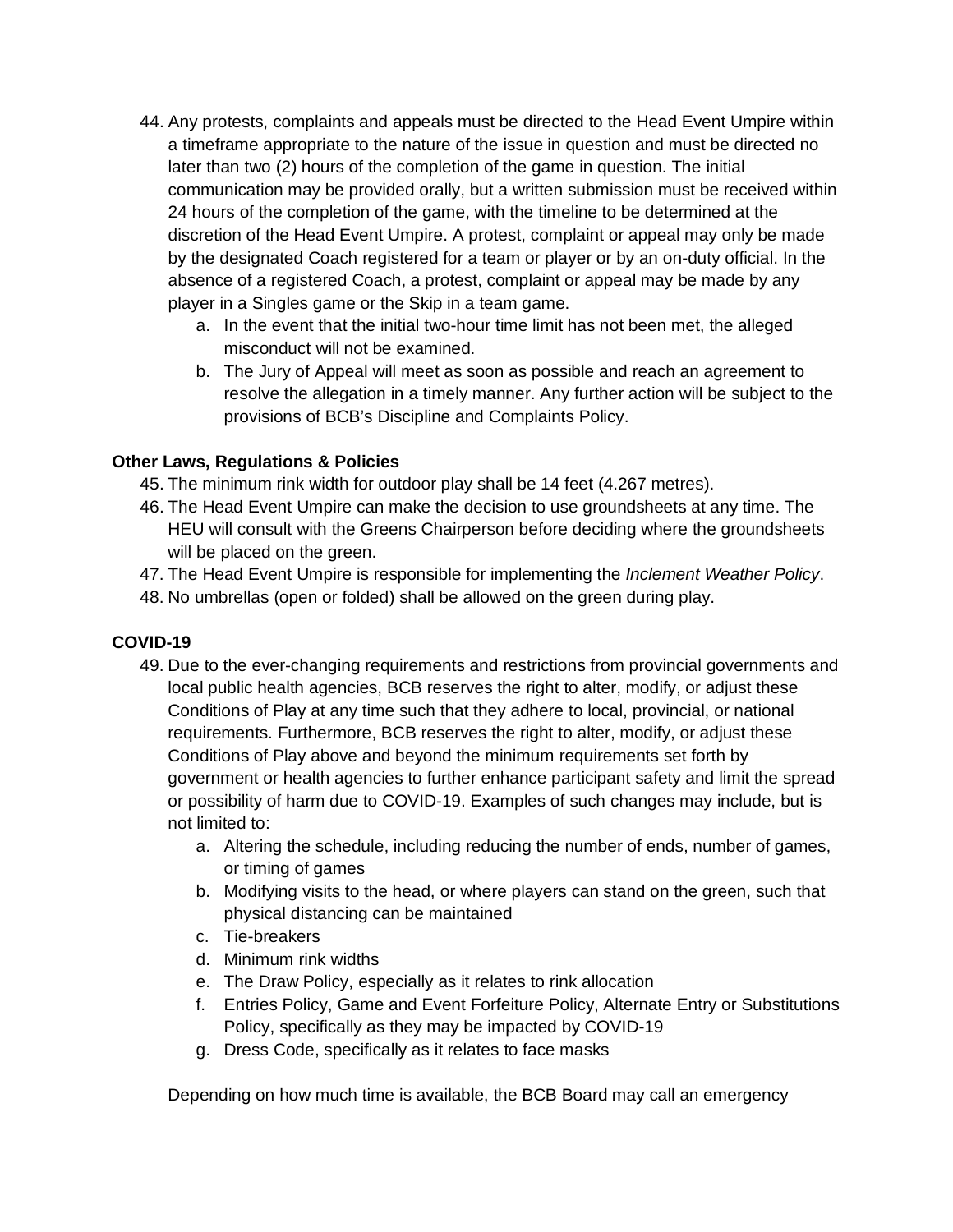meeting to decide on these matters. During the event, the Emergency Committee will decide on COVID matters.

50. Anyone developing symptoms upon arrival to the event and/or during the event will be considered a presumed COVID positive case and must follow the local public health COVID positive protocol for self-isolation.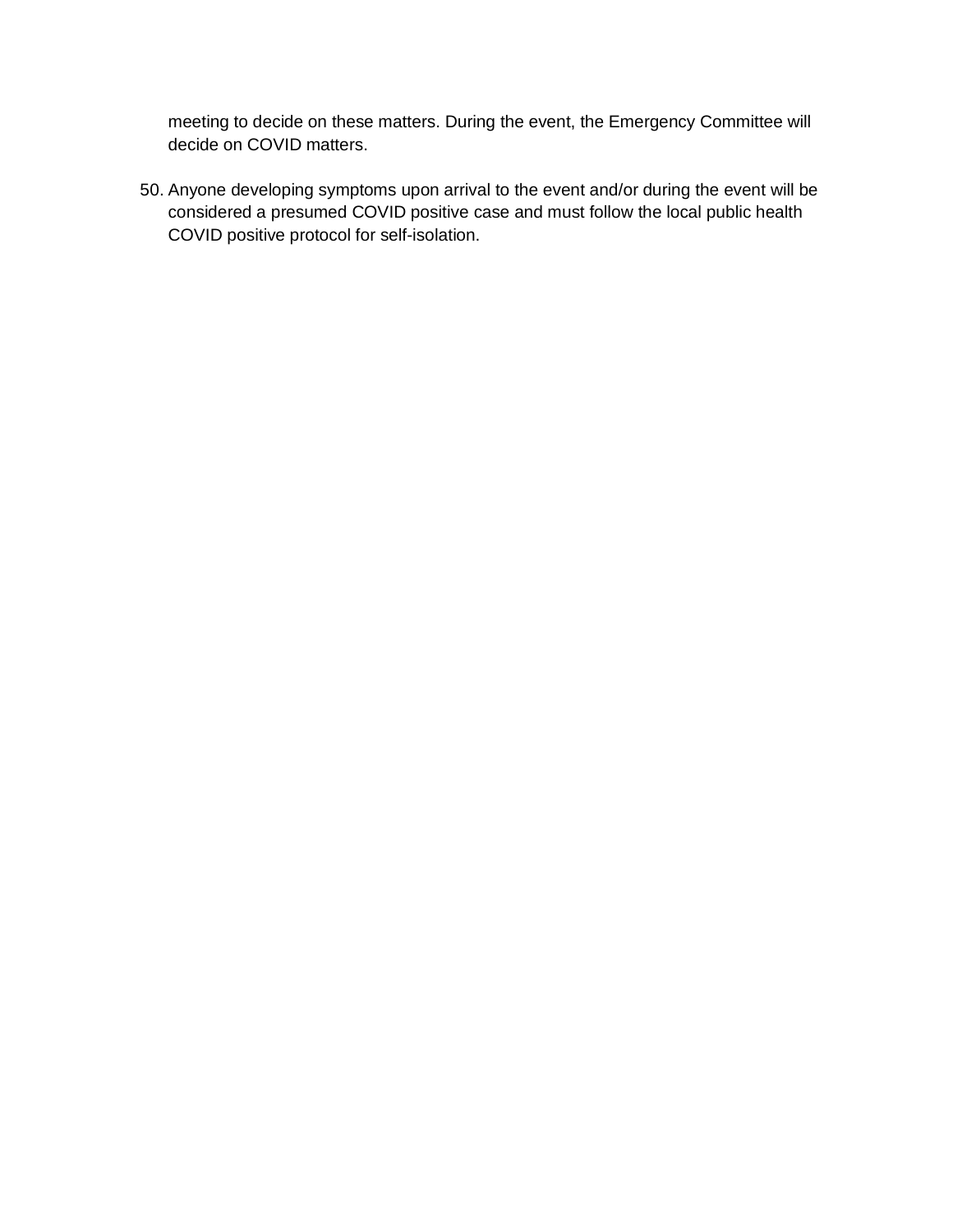# **Appendix A**

# **Tie Breaking Procedures for Final Standings and Medal Match-ups**

1. Following the round-robin, the top two ranked entrants, in each discipline, in each section, will advance to the playoffs.

# **Procedure**:

- 2. Order the entrants based on the total number of match points accumulated during the round robin portion of the event.
- 3. If total match points are equal, tie breakers will be played, when necessary, to determine qualifiers for the playoffs. The following format will be used only to rank tie breaker entrants, when necessary (three or more entrants tied), for their tie break matches by:
	- a. Comparing the total match points earned by each of the tied entrants from headto-head games between those entrants during the round robin;
	- b. If still tied, by comparing the shot differential (shots for minus shots against) from head-to-head games between those entrants during the round robin;
	- c. If still tied, by comparing the shot differential from all other games played by those entrants during the round robin;
	- d. If still tied, by using the aggregate system shots for divided by shots against, from all games played by those entrants during the round robin;
	- e. After all entrants are "ranked" for tie breakers using the above procedure the following format shall be used as tie breakers to determine qualifiers for the medal games;
- 4. In all instances, if five or more players are tied for any position, only the top four ranked players will advance to tiebreakers. All other players will be eliminated from further competition.

# **Entrants tied for first place**:

- 5. Two players tied for first place:
	- a. No tiebreaker game. Both players advance to the playoffs.
- 6. Three players tied for first place:
	- a. Bottom ranked player has a bye to the final tiebreaker.
	- b. The other two players play a mini tiebreaker. The winner of this mini tiebreaker advances to the playoffs.
	- c. The loser of that first mini tiebreaker then plays the bottom ranked player in another mini tiebreaker. The winner of this match advances to the playoffs, the loser is eliminated from further competition.
- 7. Four players tied for first place:
	- a. Top ranked player plays #4 ranked player in a full length tiebreaker.
	- b. #2 ranked player plays #3 ranked player in a full length tiebreaker.
	- c. The winners of the tiebreakers advance to the playoffs.
	- d. The losers of the tiebreakers are eliminated from further competition.

# **Entrants tied for second place**:

8. Two players tied for second place: